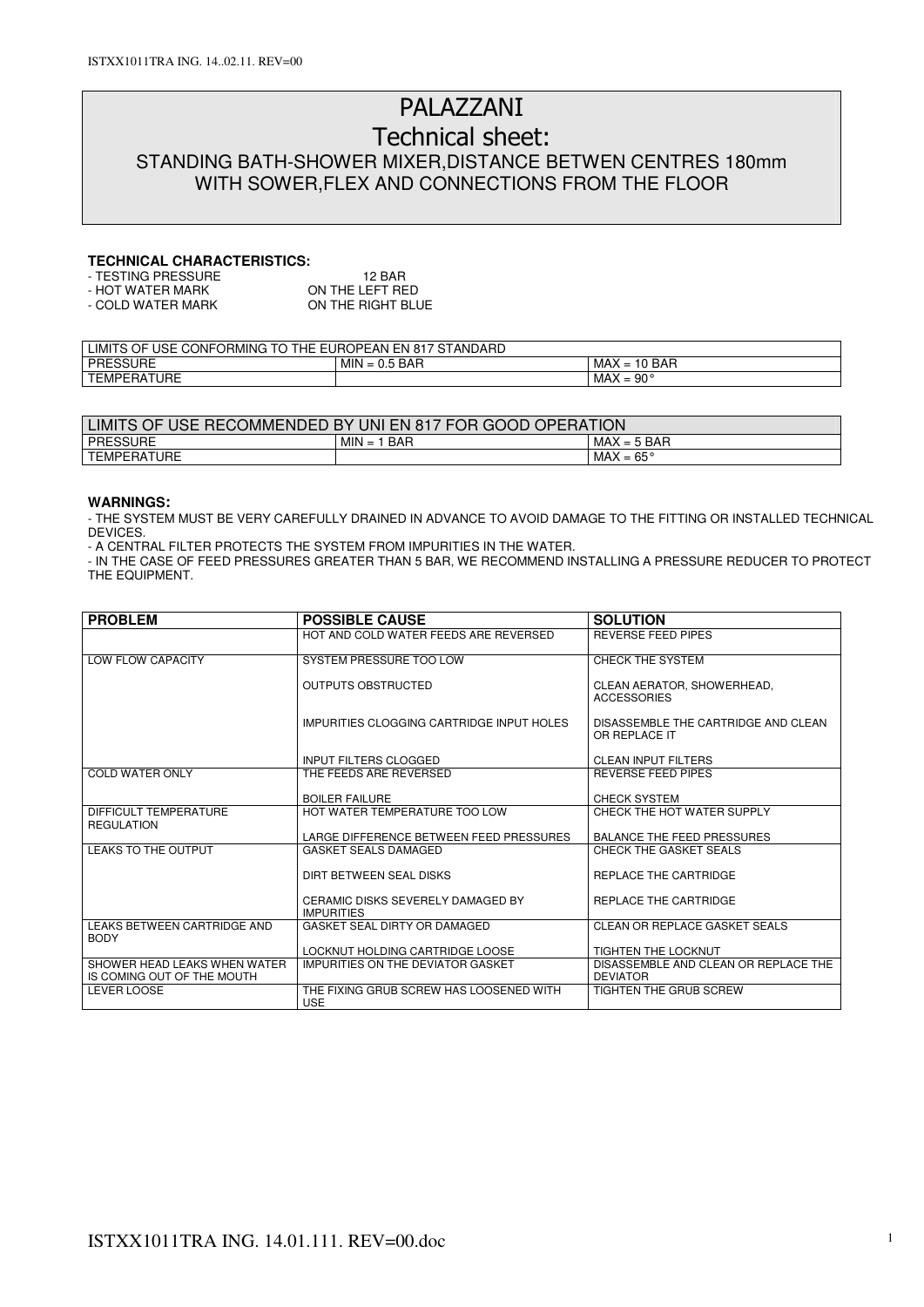## **STANDING BATH-SHOWER MIXER CONNECTIONS FROM THE FLOOR(180MM) INSTRUCTIONS:**



- A\_ Pair of standing connection on floor for Adams bath shower
- B\_ Rose of cover lower support
- C\_ Screws fixed
- D\_ Support lower for standing connection
- F\_ Wall plugs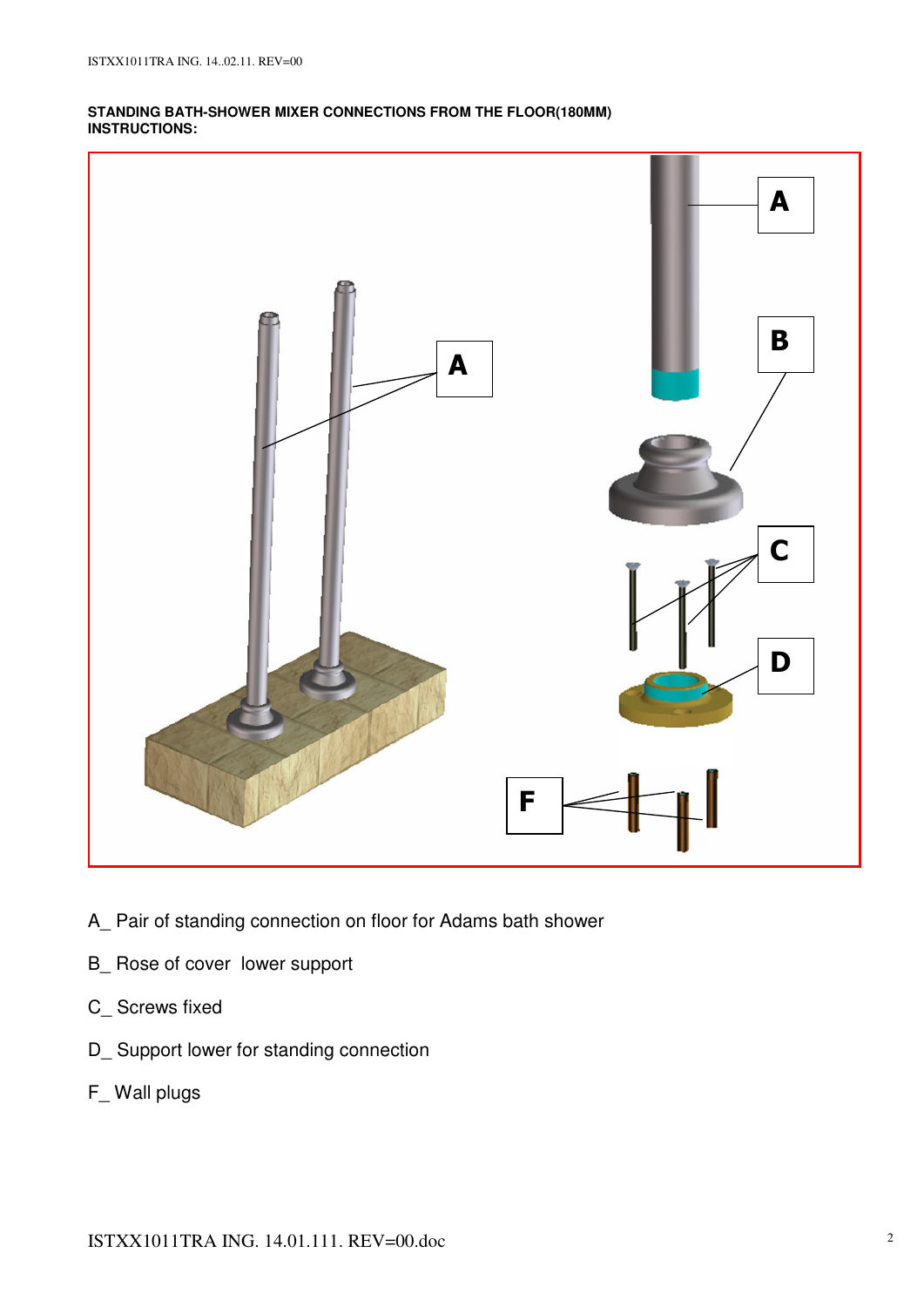







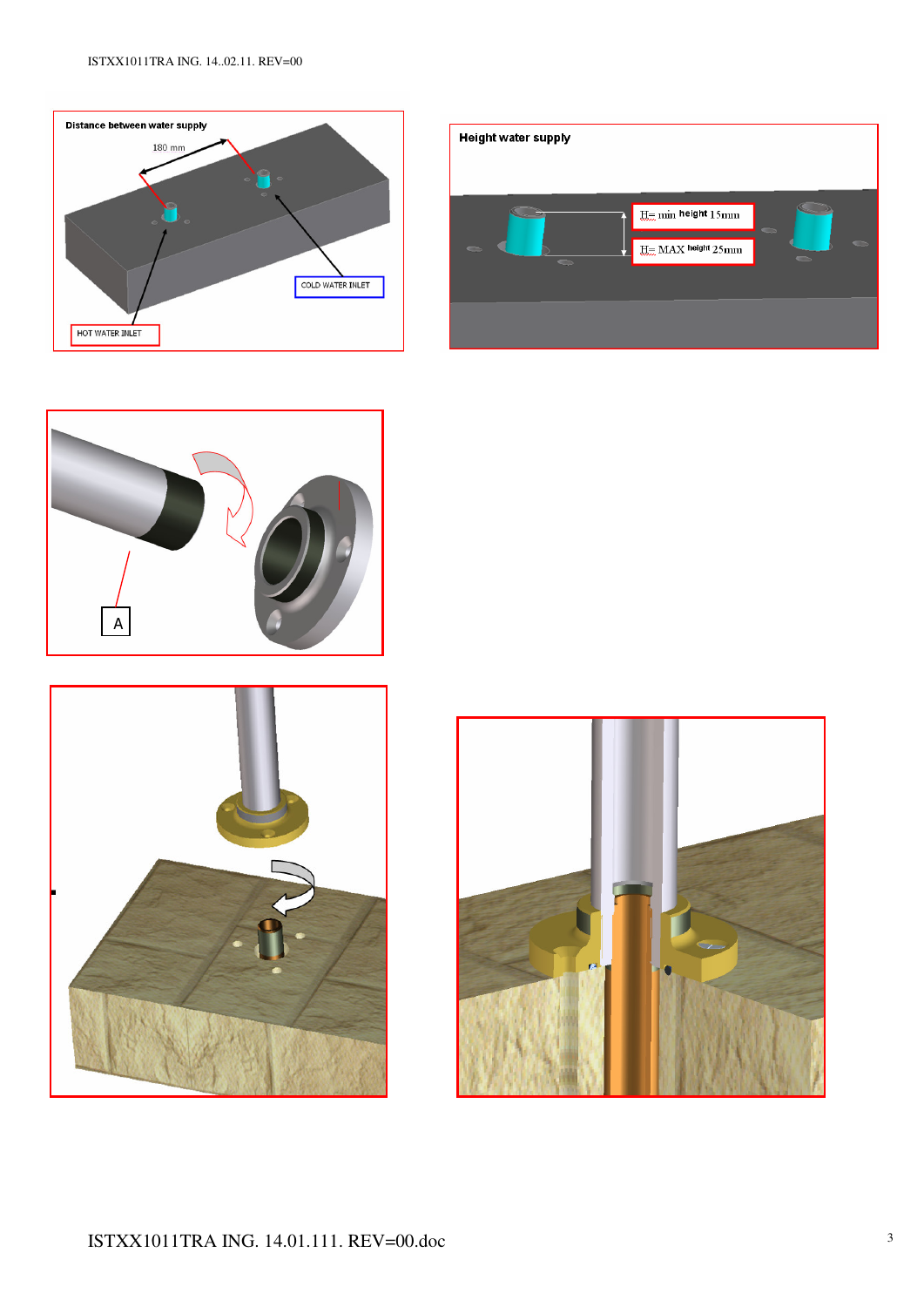